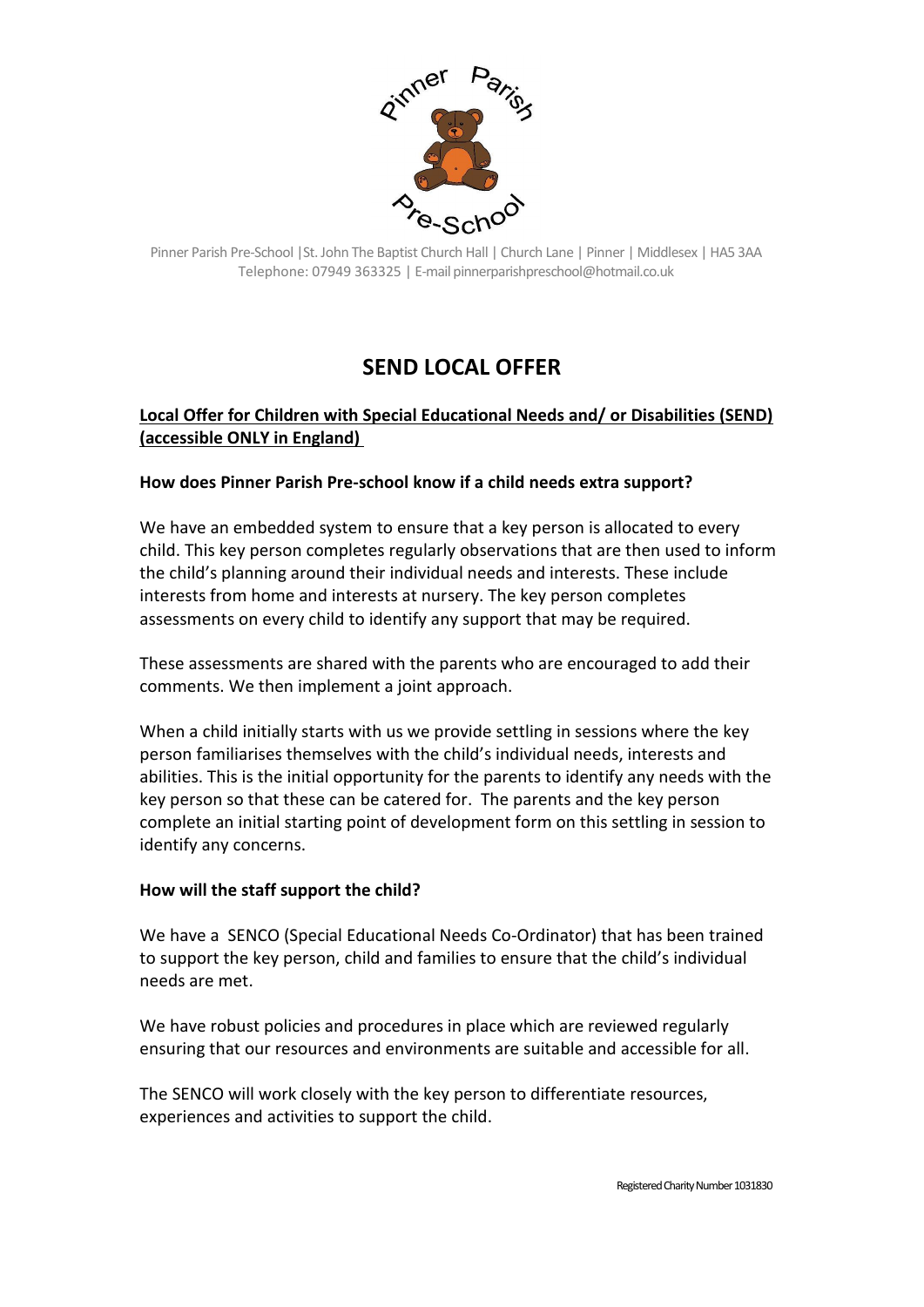The SENCO will work with the key person to provide personal plans for each individual child based around their abilities and interests.

The SENCO will liaise with other professionals (with the parent's consent) such as Early Years Inclusion Officers, Speech and Language Therapists and Health Visitors to gain further advise in supporting each individual child. The SENCO and the key person will work collaboratively to ensure that these targets and strategies are implemented.

The plans and activities will be reviewed by the key person, SENCO and the parents regularly to update plans and provide support for all children.

## **How will the curriculum be matched to my child's needs?**

Pinner Parish Pre-school strives to offer and provide an exciting and engaging curriculum using themed planning weeks as well as the individually based next steps. Each week the activities and opportunities offered are based upon the children's interests. Each child is also planned for individually based upon their next steps and observed and supported by their key person and staff in the setting. For children needing further support and with special educational needs, play plans are put into place on individual children by the SENCO and child's key person. All these aspects of the curriculum are individually designed to each child and their interests. These are all observed and reviewed on a half termly basis. The plans and activities will be reviewed by the key person, SENCO and the parents regularly to update plans and provide support for all children.

## **How are parents / carers included in the child's education and curriculum?**

Parent's communication is valued and the key person will work together with the parents to ensure that every child's learning is supported.

At the initial settling in sessions the parent/ carers will work with the key person to settle the child into the nursery. Throughout this time the key person will complete the information sheet to understand the child's individual routines, needs, interests and abilities.

The parents are encouraged to work together with the key person completing observations and activities for home to keep them informed of new interests so that this can be incorporated in the activities that are planned for that child.

The parents will be invited to attend regular meetings to review the child's progress. Every child has their own learning journal that the parents can view at any time. The parents are encouraged to add their views and comments.